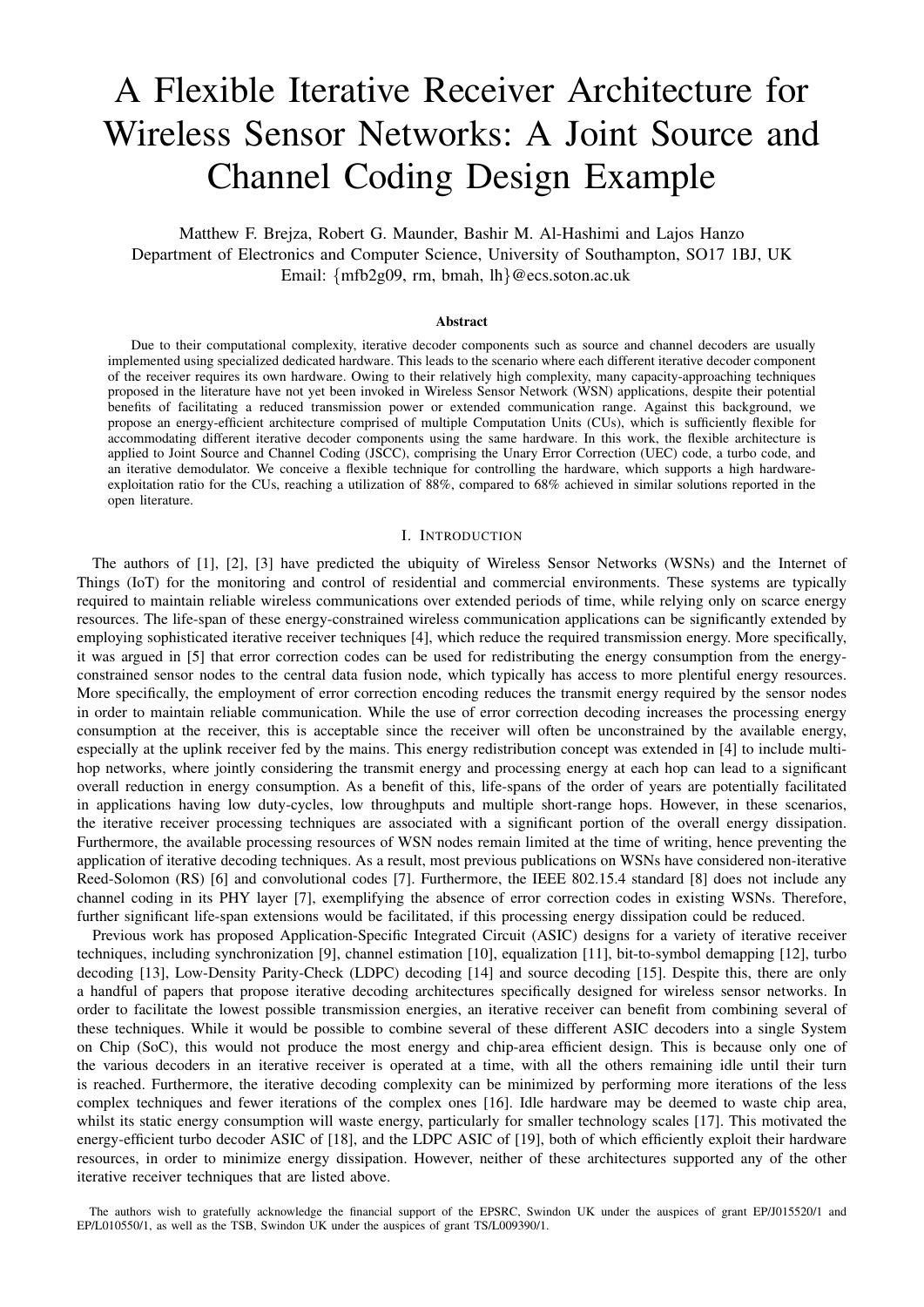Against this background, this paper proposes a programmable ASIC, which can be used for implementing a wide variety of iterative receiver techniques, while maintaining a low decoding energy dissipation. More specifically, this ASIC is designed for the efficient exploitation of its computational resources, regardless of its particular application, in order to minimize both the energy dissipation and area wastage. Hence this ASIC is particularly suitable for WSN applications, where having a low energy consumption and a low chip area are more important than achieving a high throughput. We characterize the proposed architecture using an application example that iteratively activates a Quadrature Phase Shift Keying (QPSK) demodulator [12], a turbo decoder and a Unary Error Correction (UEC) based joint source and channel decoder [20]. In contrast to the family of source codes [21], [22] previously designed for WSN applications, the UEC improves the error correction capability and it is designed to have a low complexity. In this work, a turbo decoder is employed to target applications requiring high throughputs, such as image or video transmission [23]. Furthermore, we employ the UEC code, since it is well suited for encoding the symbols produced by a H.264 or H.265 [24] video encoder, as may be employed in camera-based sensor networks. Furthermore, a high throughput WSN architecture may also be invoked for applications where a receiver may have to decode frames generated by hundreds of low-throughput sensor nodes. The novel contributions of this paper are as follows

- This paper presents the first hardware implementation of a UEC scheme [25], where the proposed architecture is applied to a scheme comprising a UEC decoder, a parallel concatenation of two URC decoders and an iterative demodulator, similar to that of [16].
- The proposed architecture is comprised of a set of general-purpose Computation Units (CUs). We extend the CUs of our previous work [18], so that they can perform the basic operations common to a wider range of iterative decoders, under the instruction of the controller.
- In this way, the same hardware is used for processing the above-mentioned four different decoders in the receiver.
- A novel controller has been developed for handling the scheduling of the four different decoders, and for ensuring that the hardware is kept as busy as possible, in order to achieve a high utility and hardware efficiency. Since the controller can be programmed to implement any particular combination of iterative receiver techniques, this allows the operation of the decoder to be changed, without requiring the ASIC to be redesigned.

We commence by introducing the proposed programmable architecture in Section II. In Section III, we use the proposed architecture for implementing our application example. Section IV characterizes the utility, energy consumption, throughput and chip area of the proposed architecture, while comparing these with previous architectures. Finally, Section IV offers our concluding remarks.

# II. PROGRAMMABLE ASIC ARCHITECTURE

In this section, we provide a brief outline of the Bahl-Cocke-Jelinek-Raviv (BCJR) algorithm in Section II-A. This algorithm is fundamental to the operation of iterative receivers, as detailed in [26]. The architecture proposed for implementing iterative receiver processing and the BCJR algorithm will then be described in Section II-B, where we also discuss the specific features of the architecture that allow it to be flexible in its operation.

## *A. The BCJR Algorithm*

Iterative receivers operate on the basis of an iterative exchange of soft information between the various receiver components, which may perform synchronization [9], channel estimation [10], equalization [11], demapping [12], turbo decoding [13], LDPC decoding [14] and source decoding [15] for example. This soft information expresses not only *what* the most likely value of each transmitted bit is, but also *how* likely that bit value is. Therefore, Soft-In Soft-Out (SISO) versions of the various receiver components are required for converting the soft inputs into soft outputs. The BCJR is a flexible SISO algorithm, which can be employed as the basis of the above-mentioned iterative receiver components.

The Maximum Logarithmic Bahl-Cocke-Jelinek-Raviv (Max-Log-BCJR) algorithm [27] is a reduced-complexity variant of the BCJR that is particularly well-suited for implementation. Rather than operating on the basis of bit likelihoods having a high dynamic range, the Max-Log-BCJR algorithm processes the Logarithm of bit Likelihood Ratios (LLRs), which have a low dynamic range and can be readily represented using fixed-point arithmetic. Furthermore, the additions and multiplications of the BCJR algorithm are converted to the reduced-complexity maximum and addition operations in the Max-Log-BCJR algorithm.

The Max-Log-BCJR accepts vectors of *a priori* LLRs as its input and generates vectors of higher-quality extrinsic LLRs as its output. For example, the upper Unity Rate Coding (URC) decoder of Fig. 1 operates on the basis of the Max-Log-BCJR algorithm, having the *a priori* LLR vectors  $\tilde{u}_1^a$  and  $\tilde{v}_1^a$  as its inputs, while generating the extrinsic LLR vectors  $\tilde{\mathbf{u}}_1^e$  and  $\tilde{\mathbf{v}}_1^e$  as its outputs. The Max-Log-BCJR algorithm operates on the basis of a trellis, which comprises N number of states for each bit. The states corresponding to a particular bit are connected to the states of the next bit using T number of legitimate trellis-transitions. These states and transitions describe the logical constraints and relationships between the consecutive transmitted bits, that are imposed by the corresponding iterative receiver component. The Max-Log-BCJR algorithm converts the *a priori* LLRs into the higher-quality extrinsic LLRs using a sequence of four intermediate steps, as detailed in [26].

Firstly, a set of  $\alpha$  values is calculated for each state. Each  $\alpha$  value depends on the value of *a priori* LLRs of the corresponding bit, as well as on some  $\alpha$  values from the previous bit, depending on the specific transitions in the trellis. Owing to the dependences between the  $\alpha$  values of consecutive bits, they must therefore be calculated in a forward-recursive manner along the trellis. This is achieved using low-complexity addition and max operations.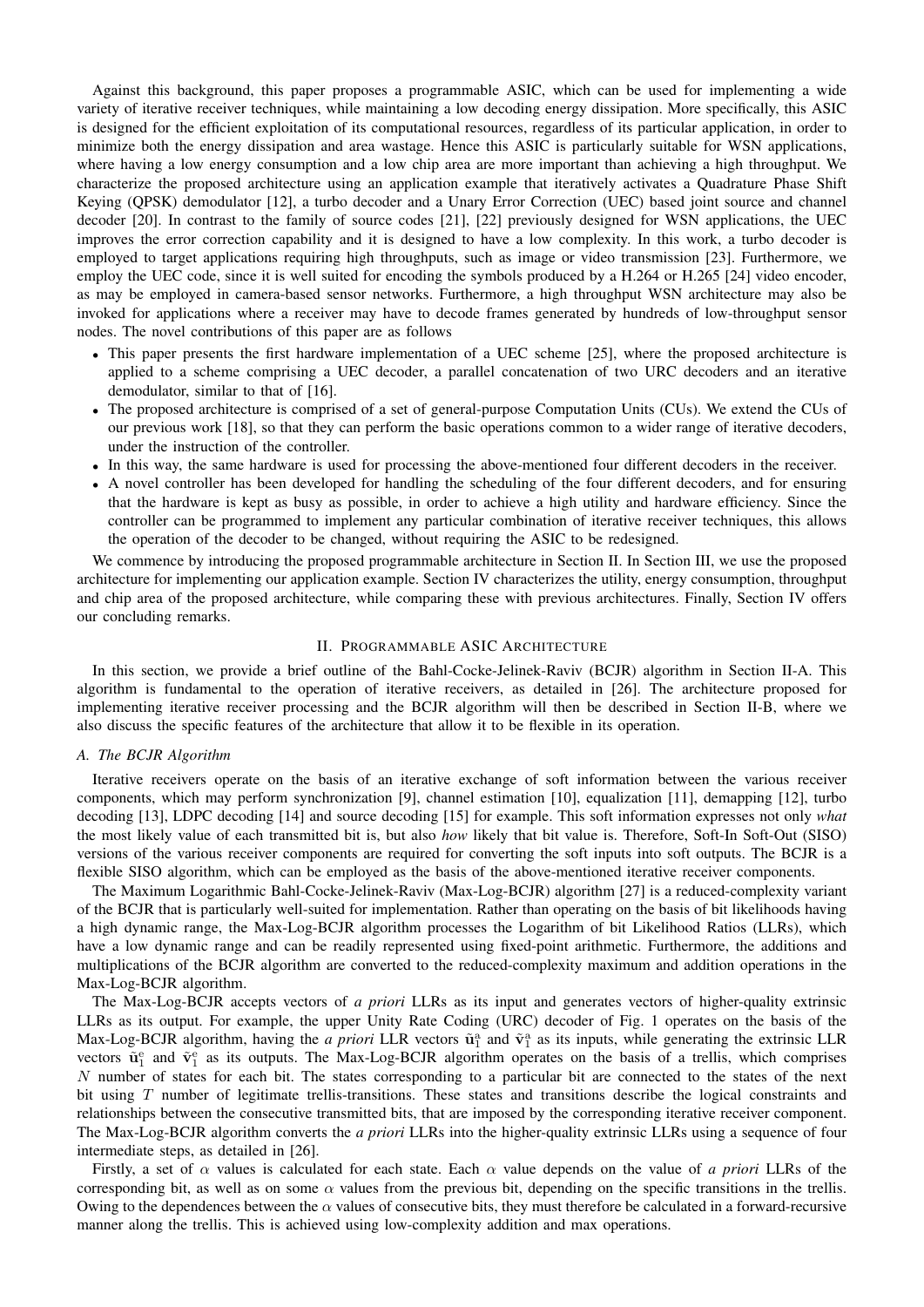

Fig. 1. The UEC-Turbo-QPSK Scheme Schematic.

Secondly, the  $\beta$  values are calculated in a similar manner to the  $\alpha$  values. However, instead of depending on the previous bit, each  $\beta$  value depends on some  $\beta$  values from the next bit. Hence the latter values are calculated using a backward recursion along the trellis.

The penultimate step before generating the output is to calculate a  $\delta$  value for each transition between each bit in the trellis. These are calculated using additions of the  $\alpha$ ,  $\beta$  and *a priori* LLR values related to the corresponding bit. In the fourth step, extrinsic Logarithmic Likelihood Ratios (LLRs) can then be generated from the set of  $\delta$  values, using low-complexity subtraction and max operations.

Note that while the reduced-complexity Max-Log-BCJR algorithm relies on the max operation, the optimal Logarithmic Bahl-Cocke-Jelinek-Raviv (Log-BCJR) algorithm opts instead for using the max\* operation, where  $\max^*(A, B)$  =  $max(A, B) + ln(1 + e^{-|A-B|})$ . By contrast, the Log-BCJR algorithm reduces the transmission energies required for maintaining an adequate SNR at the receiver for near-error-free communication by about 0.5 dB–1 dB, at the cost of a higher complexity. The exact savings depend on the design of the iterative decoding scheme [28]. However, extrinsic scaling [28] may be used in conjunction with the Max-Log-BCJR algorithm, in order to close this performance gap with respect to the Log-BCJR algorithm. To elaborate a little further, extrinsic scaling multiplies the extrinsic LLRs output from the Max-Log-BCJR decoders by a constant in the range of 0.6 – 0.8. This scaling represents our reduced confidence in the extrinsic LLRs, which is imposed by the sub-optimal use of the Max-Log-BCJR algorithm. We adopt this technique in the decoder of Section II-B, which results in a capable yet low-complexity design, having both a low energy consumption as well as a small chip area, as required for WSN applications.

# *B. The Decoder Top Level*

The decoder described in this and the following sections has been designed based on the nature of the Max-Log-BCJR algorithm. As described in Section II-A, the only operations required by the Max-Log-BCJR algorithm are addition, subtraction and max, where the max operation can be broken down to a subtraction, compare and select operation. Note that the multiplication required by extrinsic scaling can be implemented using shifting and addition operations, as described below. The fundamental Add-Compare-Select (ACS) operations are also the fundamental operations of the Max-Log-BCJR required for other iterative decoding algorithms, such as the min-sum algorithm of LDPC decoders [14].

The grade of parallelism facilitated for the Max-Log-BCJR algorithm is limited by the forward and backward recursions, which impose data dependencies between the  $\alpha$  and  $\beta$  values of neighboring trellis stages. However, there are no data dependencies between the N number of  $\alpha$  and  $\beta$  values *within* each trellis stage, hence facilitating a parallel processing opportunity as determined by the number of trellis states  $N$ . This motivates the conception of a processing architecture comprised of  $N$  parallel CUs, where each CU is designed for performing the ACS operations employed by the Max-Log-BCJR algorithm. Note that this architecture could be readily adapted to the scenario, where fewer parallel CUs are used. This would support applications that have a lower throughput requirement in order to benefit from a reduced chip area. More specifically, when operating with fewer CUs, each CU would have to process multiple states for each trellis stage. This leads to a small overhead of including extra registers in each CU to store intermediate values for multiple states, rather than just one state. Furthermore, some additional multiplexers would be required to choose between these registers, depending on which state is being decoded. While the logic area will scale with the number of CUs, the memory requirement will remain the same.

This novel approach of designing a decoder processor architecture facilitates a Single Instruction, Multiple Data (SIMD) like approach for exploiting the parallelism of the flexible decoder. Fig. 2 shows the top level schematic of the proposed iterative receiver processing architecture, which is centered around the group of  $N$  parallel CUs. The output generated by each CU is input to a permutation network, if it is to be used as an input to another CU in the next clock cycle. This permutation network allows a CU to pass its calculated values to any other CU, according to the specific requirements imposed by the transitions between states in the trellis. By contrast, if the output generated by a CU is to be used in a later clock cycle, then it is stored in intermediate memory until needed, whereupon the permutation network may be activated to deliver it to the correct CU. For example, the  $\alpha$  values generated during the forward recursion are stored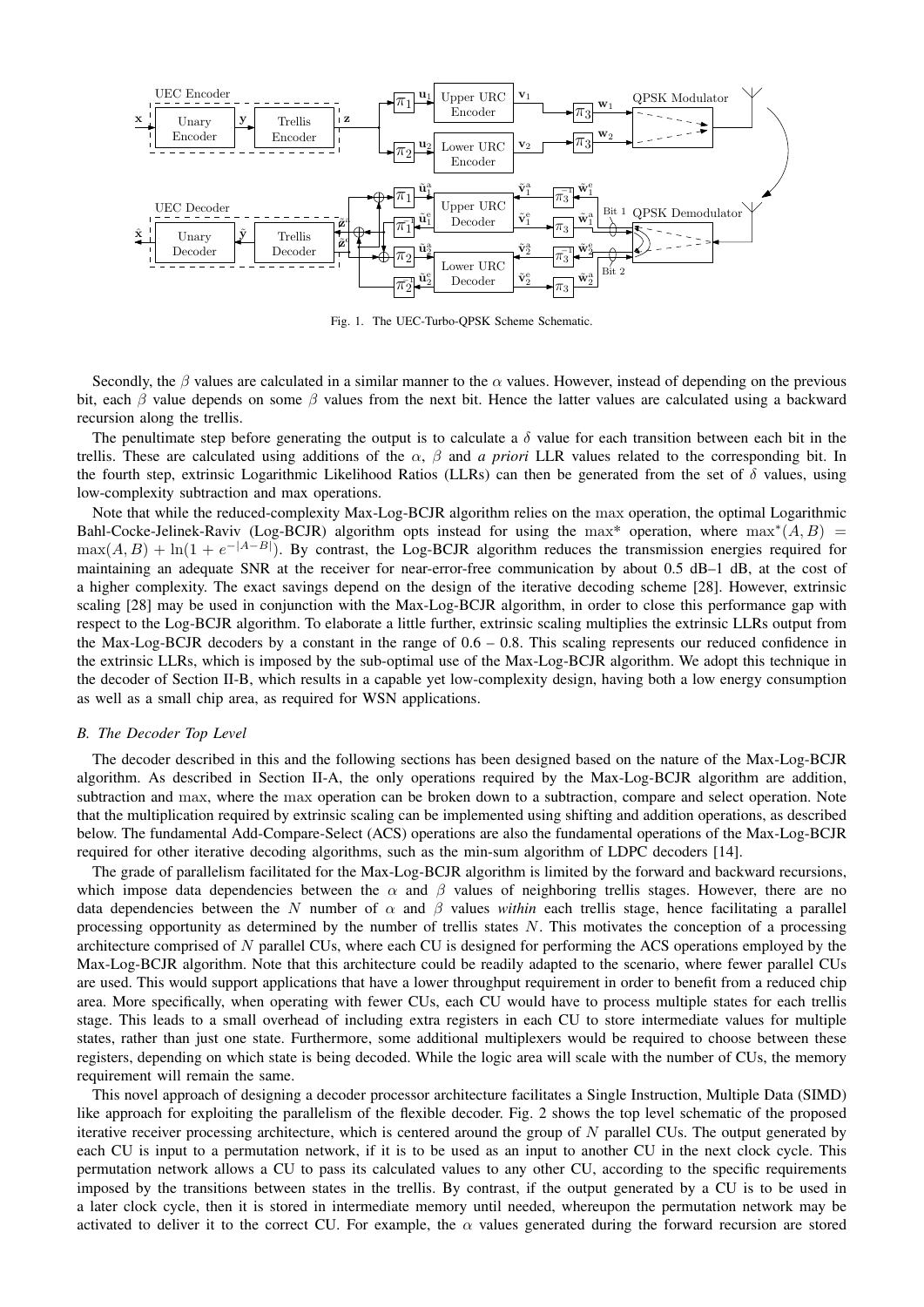

Fig. 2. Top-level schematic of the proposed iterative receiver processing architecture.

in the intermediate memory until used during the backward recursion as part of the  $\delta$  calculations. During the backward recursion, the extrinsic LLRs are generated and stored in the LLR memories. If extrinsic scaling is used, the LLRs can be multiplied by 0.75 before being stored. This may be achieved at a low hardware cost by using a single adder and two fixed bit shifters, as shown in Fig. 2.

Note that storing all  $\alpha$  values generated during a forward recursion of the entire trellis would require a large amount of intermediate memory. One technique for reducing this memory requirement is Previous Iteration Value Initialization (PIVI) [27], which decomposes the trellis into a number of shorter processing windows, which are processed separately. This reduces the intermediate memory requirement to a value that is proportional to the window length, rather than to the trellis length. The unknown  $\alpha$  and  $\beta$  values at the ends of each window are initialized using the  $\alpha$  and  $\beta$  values that were obtained at the adjacent ends of the neighboring windows during the previous decoding iteration. This requires additional PIVI memory for storing the boundary values between iterations. In the proposed architecture, only the boundary  $\beta$  values for the three separate decoding blocks have to be stored. By contrast, the boundary  $\alpha$  values do not need storing, since each window is calculated sequentially in increasing order, so that boundary  $\alpha$  values can be passed between windows as they are calculated. However, in addition to the PIVI memory, an  $\alpha$  memory is required for storing all of the  $\alpha$  values calculated during the forwards recursion of each window. Therefore, in the proposed PIVI windowing architecture, the total number of values which need storing is given by  $3NL/\omega$  for PIVI, together with  $N\omega$  values for the forward  $\alpha$ recursion. Here, N is the number of states in the trellis,  $\omega$  is the window length and L is the frame length. By comparison, when dispensing with windowing as well as with PIVI and the entire  $\alpha$  forwards recursion has to be stored in memory, the total number of state metrics that would have to be stored is  $NL$ , which is many times higher. Note that Ilnseher and Kienle [29] describes a 'Re-Computation' method, which stores only every sixth  $\alpha$  value during the forwards recursion. This reduces the amount of memory required for storing state metrics, albeit at the cost of requiring extra hardware for recomputing the values, which were not stored when they are later required.



Fig. 3. The block diagram of a CU.

### *C. The Computation Unit*

Fig. 3 shows the internal schematic of the proposed CUs, which performs the ACS operations required by the Max-Log-BCJR algorithm. In each clock cycle, a CU can undertake either an addition, a subtraction or a max operation. Alternatively, it can perform a load instruction, which does not perform any calculation operations, but allows the data to be loaded into the CU's registers for use in subsequent clock cycles. The architecture owes its flexibility partly to the ability for all the parts of the algorithm to be undertaken in a single low-complexity block, which is in contrast to the majority of previous work [28], [30], where each part of the architecture is dedicated to a single function. This characteristic of WSN applications, which requires a low energy consumption and a small chip area, rather than targeting high throughputs, like the suite of existing architectures. The core of the CU is the adder of Fig. 3, which is reused by all the addition, subtraction and max operations. Here a subtraction is carried out by using an XOR gate to invert one of the adder inputs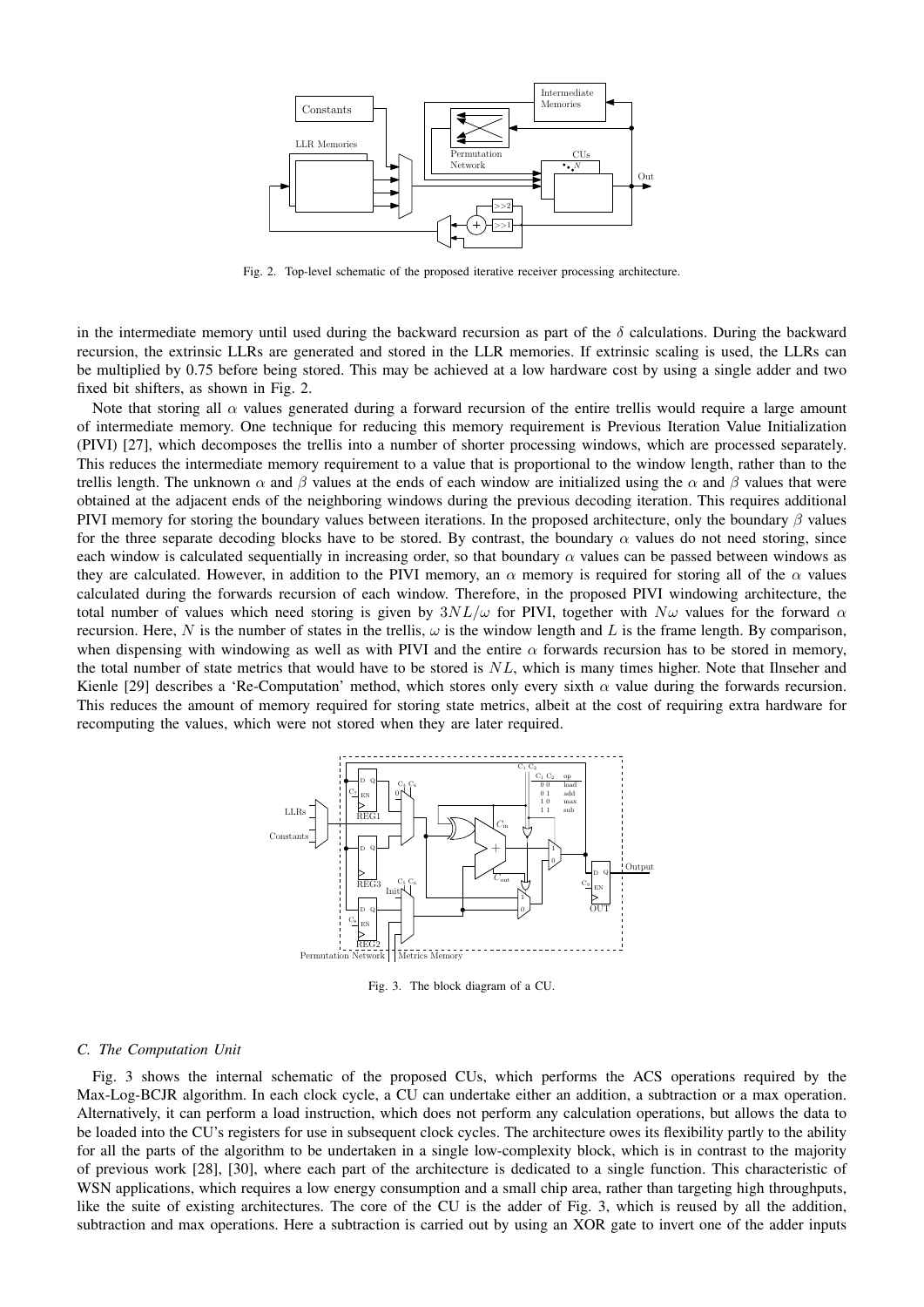and then using the carry in for completing the subtraction. The max operation is carried out by performing a subtraction and using the adder's carry out  $C_{\text{out}}$  for selecting the appropriate input, as shown in Fig. 3.

The CU of Fig. 3 includes three data storage registers provided for storing intermediate results between clock cycles, namely REG1, REG2 and REG3. Our investigations revealed that this number of intermediate data storage registers offers an attractive tradeoff between the chip area, processing throughput and flexibility. Furthermore, the register OUT is used for holding the output, while it is being loaded into the memories or permutation network of Fig. 2. In total, nine control signals, namely  $C_1-C_9$  are used for controlling the registers, multiplexers and the operational mode of the CU, as shown in Fig. 3.

Note that the proposed CU can be readily extended to perform other operations for different algorithms. For example, the proposed CU could implement other max\* approximations [31], such as the Look-Up Table (LUT) based max\* operation by replacing the max operation in the existing datapath by the circuitry required for the LUT max\* operation. If this operation is implemented such that it can be completed within a single clock cycle, then no modification is required for the controller. However, if a multi-cycle LUT max\* circuit was employed, such as the LUT max\* circuit used in our previous work [18], then the controller would also have to be modified for scheduling these four steps. Furthermore, the datapath of the flexible CUs could be modified to perform the min\* (a.k.a. boxplus) operations [32], which would allow these CUs to form the basis of a flexible LDPC decoder.

# *D. Controller*



Fig. 4. Controller Block Diagram

The controller's block diagram is shown in Fig. 4, which has to schedule the operations undertaken by the CUs, in order to successfully implement the Max-Log-BCJR algorithm. In contrast to the approach of most other decoder architectures, the controller of the proposed architecture is designed to be programmable, so that it can flexibly carry out the iterative operations of the decoders of different types, as will be demonstrated in Section III. In order to maximize the processing throughput and to minimize the energy consumption of the proposed architecture, it is necessary for the controller to maximize the utility of the CUs. Since the Max-Log-BCJR algorithm is comprised of many identical calculations that are performed using different data for different states of the trellis, a SIMD approach to the control of the CUs is motivated. This has the advantage of minimizing the complexity overhead of the controller, since it is not required to control the CUs individually. The proposed controller can either issue a single instruction to all CUs, or it can decompose the CUs into two groups of any size and simultaneously issue two different instructions to these.

As shown in Fig. 4, the proposed controller is based around an instruction memory, which can be loaded with sequences of instructions that control the operation of each stage of the Max-Log-BCJR algorithm, for each of the concatenated decoders. A program counter (PC) is used for addressing the successive instructions of the current sequence within the instruction memory, resembling the instruction fetching behavior of a simple processor. As shown in Fig. 4, looping around and jumping between the sequences of instructions stored in the instruction memory is achieved by loading the PC with values loaded from the looping registers. These store the address of the start and end of each instruction sequence, as well as the number of times that each sequence should be looped over, before jumping to the next sequence.

The control signals of the CUs in the decoder are derived directly from the bits in the current instruction, with some added pipeline delays, labeled as R1 and R2 in Fig. 4. These are required for matching the delays imposed by reading and writing to both the LLR and to the metrics memories of Fig. 2. This results in a low-complexity, yet flexible controller, which can perform one of the operations described in Section II-C in every clock cycle, leading to a high utilization of the hardware.

# III. APPLICATION TO A JOINT SOURCE CODING, CHANNEL CODING AND MODULATION SCHEME

In this section, we demonstrate the employment of the proposed architecture for implementing the receiver of a joint source coding, channel coding and modulation scheme. This application includes a variety of different receiver components, which employ different versions of the Max-Log-BCJR algorithm, exemplifying the flexibility of the proposed programmable ASIC architecture. This example employs the UEC code for joint source and channel coding, which is particularly suited to zeta-distributed integer values in the range of one to infinity. which are produced by sources obeying Ziph's law [33]. This models the symbols generated by a wide variety of physical processes, such a H.265 video encoder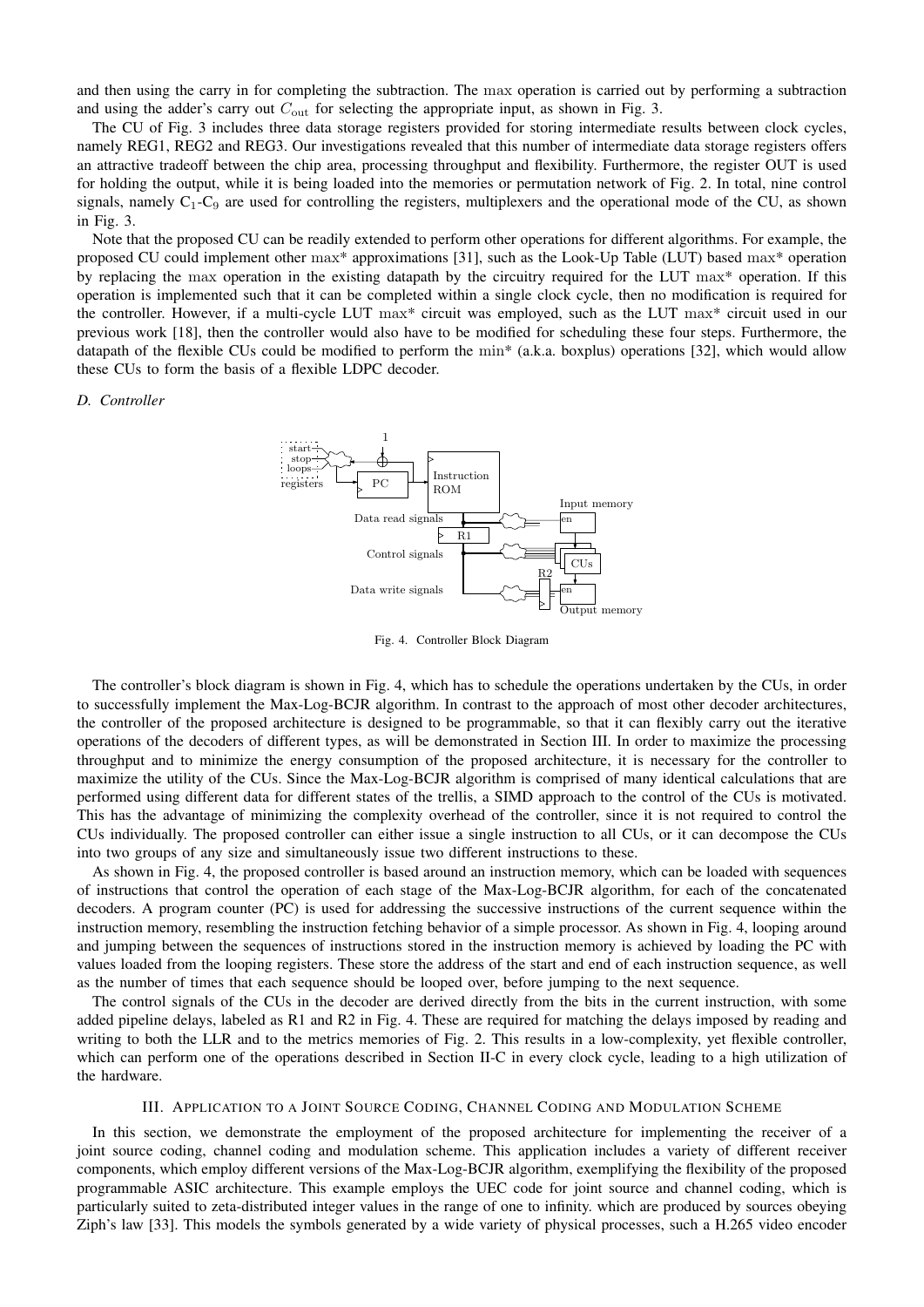TABLE I THE UNARY CODEWORDS.

| $x_i$                                      | Unary $(x_i)$ |  |  |
|--------------------------------------------|---------------|--|--|
|                                            |               |  |  |
| 2                                          | 10            |  |  |
| $\overline{3}$                             | 110           |  |  |
|                                            | 1110          |  |  |
| $\begin{array}{c} 4 \\ 5 \\ 6 \end{array}$ | 11110         |  |  |
|                                            | 111110        |  |  |
| 7                                          | 1111110       |  |  |
|                                            |               |  |  |

[25], for example. However, the flexibility of the proposed architecture allows for other iterative decoder blocks to be used, depending on the specific requirements of the WSN system. In particular, the flexibility of the architecture allows it to implement the classic systematic turbo code, as used in mobile telephony. We commence in Section III-A by detailing the transmitter design, in order to aid the description of the receiver design in Section III-B. The mapping of this receiver design onto the proposed programmable ASIC architecture is detailed in Section III-C.

# *A. Transmitter Design*



Fig. 5. Trellis for the UEC trellis encoder.

The transmitter of the joint source coding, channel coding and modulation scheme is shown in Fig. 1. This scheme is designed for conveying a stream x of zeta-distributed source symbols. The UEC encoder comprises a unary encoder and an  $N = 8$ -state UEC trellis encoder. This is employed for encoding the stream of source symbols x, transforming it into the stream of bits z [16]. More specifically, for each input symbol  $x_i$ , the unary encoder outputs the bit vector Unary $(x_i)$ according to Table I. Note that the length of each unary codeword is equal to the corresponding symbol value  $x_i$ . These unary encoded bit-vectors are then concatenated and partitioned into bit-vectors  $y$ , all having the length  $L$ . Following this, the UEC trellis encoder transforms the bit-vector y into the bit-vector z, using the 8-state trellis shown in Fig. 5. At the start of each frame of bits, the trellis encoder is reset to its default initial state of  $m_0 = 1$ . For each successive bit  $y_k$  in y, the trellis traverses to a new state  $m_k$ , and outputs a bit  $z_k$ . Each bit  $z_k$  output from the trellis encoder is concatenated to form the bit-vector z. The bit-vector z is then interleaved by the interleavers  $\pi_1$  and  $\pi_2$  to obtain the bit-vectors  $\mathbf{u}_1$ and  $u_2$ . Turbo channel encoding is performed by a pair of parallel concatenated  $N = 8$ -state URC encoders [16] and the resultant bit-vectors  $v_1$  and  $v_2$  are interleaved by a pair of interleavers having the same design  $\pi_3$ . The bits in the resultant vectors  $w_1$  and  $w_2$  are paired up and QPSK modulated onto the channel using a natural mapping. This mapping motivates iterative demodulation in the receiver and improves the attainable error correction performance [12].

#### *B. Receiver Design*

The receiver designed for this scheme is shown in Fig. 1, which closely mirrors the transmitter design, except that it processes frames of LLRs, rather than frames of bits. Furthermore, these frames of LLRs are iteratively exchanged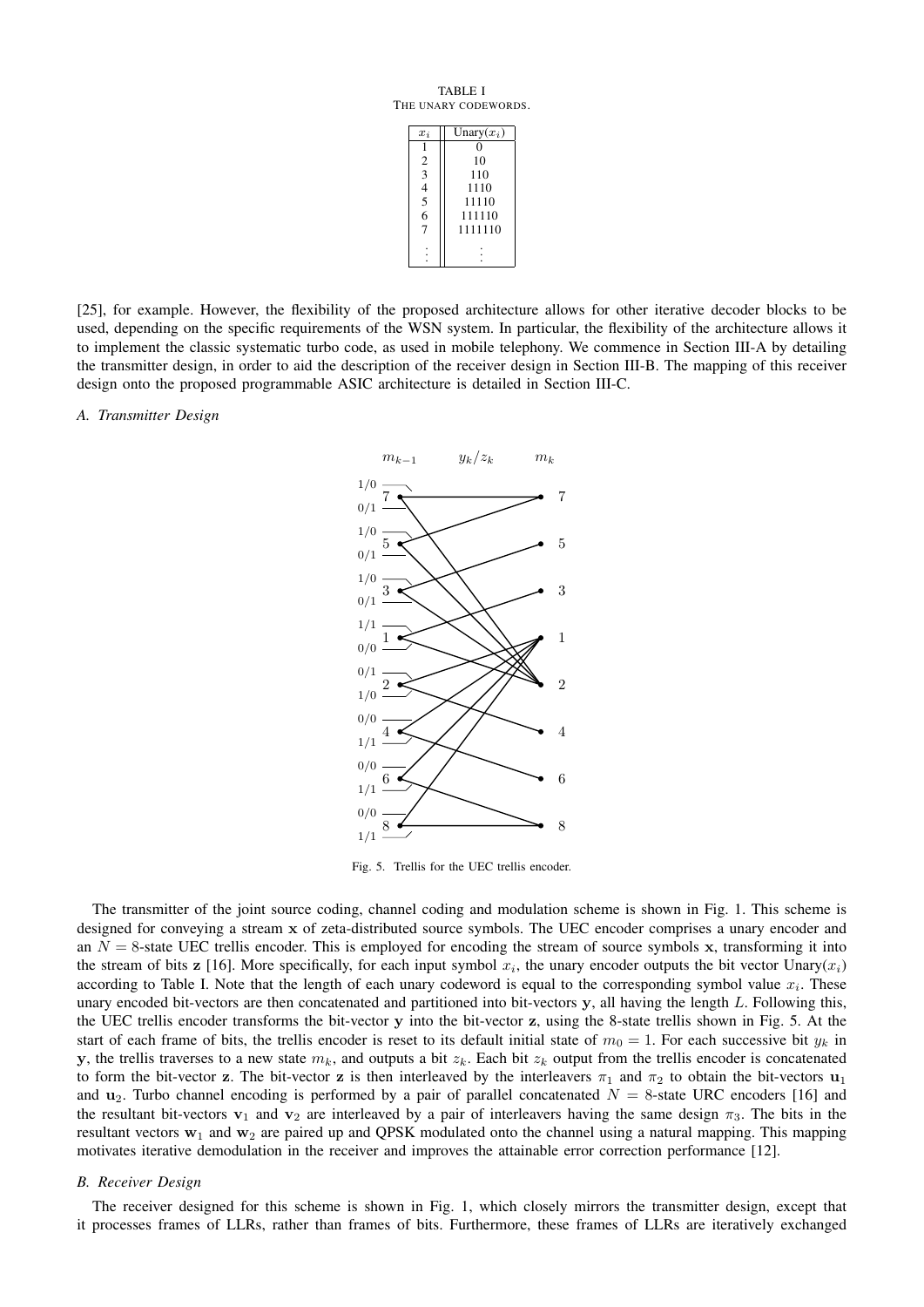bidirectionally between the demodulator, the URC decoders and the UEC decoder, via the interleavers  $\pi_1 - \pi_3$  and the deinterleavers  $\pi_1^{-1} - \pi_3^{-1}$ .

Upon reception of a transmission, the QPSK demodulator outputs the pair of extrinsic LLR frames  $\tilde{w}_1^e$  and  $\tilde{w}_2^e$ , which pertain to the corresponding bit frames  $w_1$  and  $w_2$  in the transmitter. These extrinsic LLRs are obtained by combining the information received from the channel with any information available within the *a priori* LLR frames  $\tilde{w}_1^a$  and  $\tilde{w}_2^a$ provided by the URC decoders, as shown in Fig. 1. More specifically, the demodulator algorithm [12] generates the first extrinsic LLR frame  $\tilde{w}_1^e$  by combining the information received from the channel with the second *a priori* LLR frame  $\tilde{w}_2^a$ . Likewise, the demodulator generates the second extrinsic LLR frame  $\tilde{w}_2^e$  by combining the information received from the channel with the first *a priori* LLR frame  $\tilde{w}_1^a$ . This relationship is shown in the circuit of Fig. 1 and it is exploited by the hardware mapping of Section III-C for reducing the number of memory accesses required.

The UEC trellis decoder and the URC decoders apply the Max-Log-BCJR algorithm to their  $N = 8$ -state trellises, as previously described in Section II-A. However, the URC decoders operate on the basis of a different trellis design from that of the UEC trellis decoder. More specifically, trellis transitions connect each state in the URC trellis to two other states, whereas different states are connected to different number of other states in the UEC trellis, as shown in Fig. 5. A further difference is that the knowledge of the symbols' zeta probability distribution can be incorporated into the  $\alpha$  and  $\beta$  calculation of the UEC trellis decoder, in order to enhance its error correction capability [25].

As shown in Fig. 1, the URC decoders convert the *a priori* LLR frames  $\tilde{\mathbf{u}}_1^{\text{a}}, \tilde{\mathbf{v}}_1^{\text{a}}, \tilde{\mathbf{u}}_2^{\text{a}}$  and  $\tilde{\mathbf{v}}_2^{\text{a}}$  into the extrinsic LLR frames  $\tilde{\mathbf{u}}_1^e$ ,  $\tilde{\mathbf{v}}_1^e$ ,  $\tilde{\mathbf{u}}_2^e$  and  $\tilde{\mathbf{v}}_2^e$ . Similarly, the UEC trellis decoder converts the *a priori* LLR frame  $\tilde{\mathbf{z}}^a$  into the extrinsic LLR frame  $\tilde{\mathbf{z}}^e$ . The *a priori* LLR frame input to each of the URC decoders and to the UEC trellis decoder are obtained as the sum of the extrinsic LLR frames provided by the other two decoders, as shown in Fig. 1. At the start of the iterative decoding process, all *a priori* LLR frames are initialized with zero-valued LLRs and iterative decoding continues until all of these frames have been updated a certain number of times. At this point, the UEC trellis decoder inputs  $\tilde{y}$  to the unary decoder, which carries out the final hard decision and outputs the final received symbols  $\hat{x}$ , according to Table I. Since the bit representation of each symbol varies in length, there may be trailing bits in the frame owing to the partitioning of the bit-vector y into fixed length parts. Here, these trailing bits represent an incomplete symbol, which may be stored in the unary decoder, until the next frame is received. The total number of symbols in each frame may be sent as side information to assist the decoder, which also ensures that the decoded symbols in the receiver stay synchronized to the transmitter.

# *C. Mapping of the Receiver Design to the Proposed Architecture*

In this section, we describe how the decoder architecture described in Section II-B can be employed for implementing the receiver described in Section III-B. The proposed implementation supports interleaver lengths of up to 6144 bits, in conjunction with UEC and URC window lengths of  $\omega = 64$  trellis stages. These long frame lengths are well suited to the WSN applications such as video transmission, which have relatively high throughputs, and high numbers of bits per video frame. A 9-bit fixed point 2's complement format is used for representing the internal values, in accordance with the findings of [34]. Furthermore, the demodulator symbol probabilities are represented by unsigned 4-bit fixed point values, which we found to be the minimum number of bits imposing a negligible performance degradation. Finally, we scale the extrinsic LLRs of  $\tilde{\mathbf{z}}^e$ ,  $\tilde{\mathbf{u}}_1^e$  and  $\tilde{\mathbf{u}}_2^e$  by 0.75 in order to mitigate the performance loss imposed by using the Max-Log-BCJR over the Log-BCJR, as described in Section II-A. The following sections further detail how the individual parts of the scheme seen in Fig. 1 are mapped to the proposed architecture.

*1) URC Decoder:* In order to reduce the memory requirement of the Max-Log-BCJR algorithm, the URC trellis [27, Fig. 1] is decomposed into groups of  $n$  trellis stages referred to as windows, which are processed separately and in order, as described in Section II-B. The decoding process invoked for each window of the URC decoder proceeds using PIVI, as follows. Firstly, the decoder undertakes a forwards recursion for calculating the  $\alpha$  values for the window, storing them in the intermediate memories of Fig. 2. This forward recursion is initialized using the  $\alpha$  values calculated at the end of the previous window. As shown in Fig. 6, each CU is used for calculating the  $\alpha$  value for a different one of the  $N = 8$ URC states in each trellis stage, using three clock cycles. This is followed by the window's backwards recursion, which is initialized using PIVI, where the  $\beta$  values are gleaned from the beginning of the next window required from the previous iteration of the decoder. Then, on a trellis-stage by trellis-stage basis, the  $\beta$  values are calculated, followed by the  $\delta$  values and the output extrinsic LLR using a total of 10 clock cycles, as shown in Fig. 6. Initially for the first bit of each window the  $\beta$  value calculations require three clock cycles. However, for the subsequent bits a partial result gleaned from the  $\delta$ calculation is saved in registers, which is used by the  $\beta$  calculation, hence resulting in this calculation requiring only a single clock cycle, as shown in Fig 6. Note that the extrinsic LLR calculation requires two 8-input max operations and a subtraction to be undertaken. This is achieved using eight 2-input max operations in a first clock cycle, four 2-input max operations in a second clock cycle, two 2-input max operations in a third clock cycle, and a subtraction in a fourth clock cycle, as shown in Fig. 6 However, this process does not require all  $N = 8$  CUs in all four clock cycles, hence resulting in a slight under-utilization of the CUs for this part of the decoding process.

Owing to the flexible nature of the decoder, these idle cycles of the CU can be used for performing the iterative demodulator operations. Fig. 1 shows that each of the demodulator's extrinsic LLRs  $\tilde{w}_1^e$  and  $\tilde{w}_2^e$  depends only on one *a priori* LLR from  $\tilde{w}_2^a$  or  $\tilde{w}_1^a$  respectively. As a benefit, the demodulator can be operated immediately after the *a priori* LLR has been obtained by interleaving the corresponding extrinsic LLR of  $\tilde{\mathbf{v}}_1^e$  or  $\tilde{\mathbf{v}}_2^e$ . Fig. 6 shows how each of these extrinsic LLRs is stored in the registers of a CU, until the next period in which there are idle CUs. The demodulator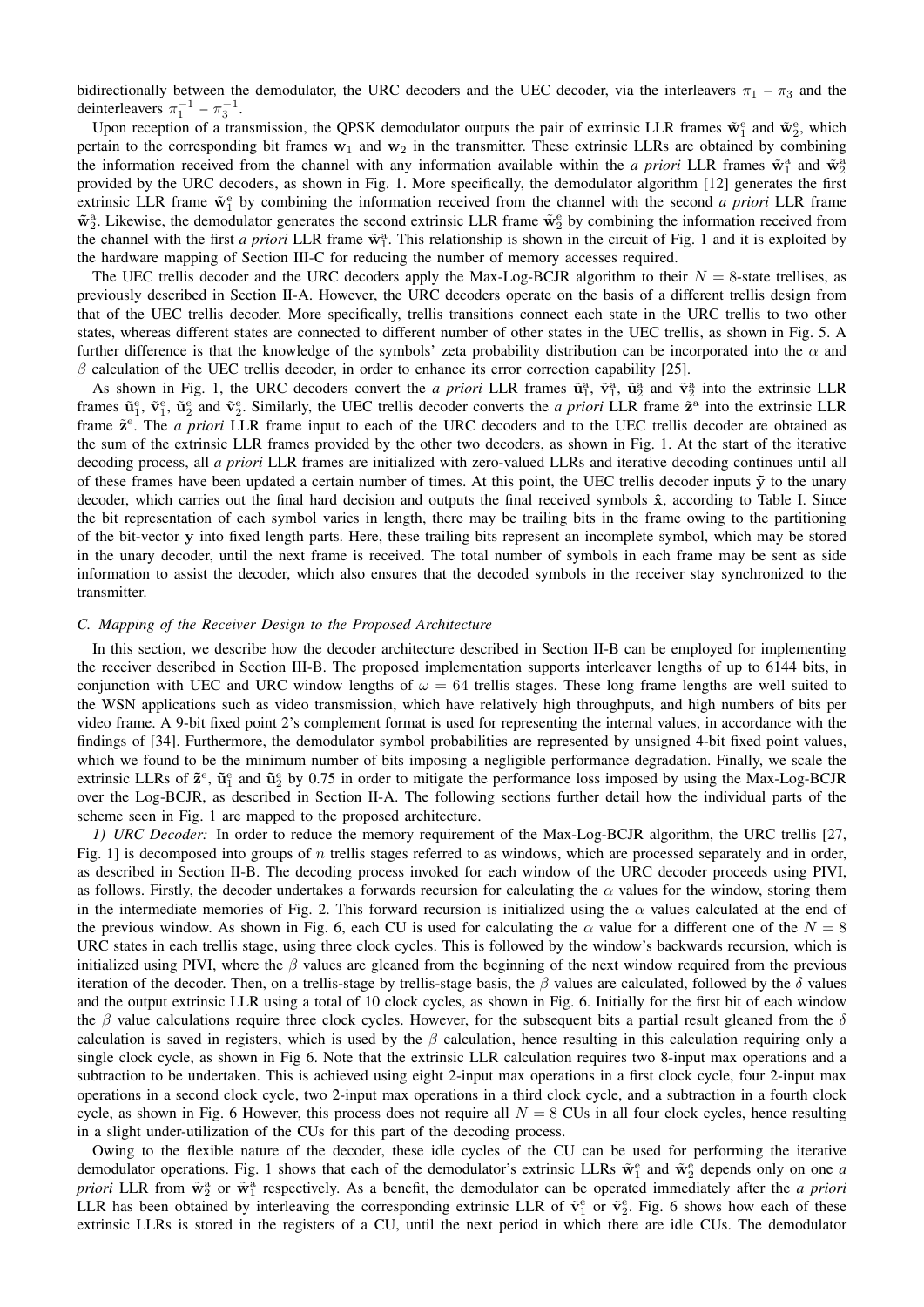can be operated using four additions in a first clock cycle, plus two max operations in a second clock cycle and a final addition in a third clock cycle, as shown in Fig. 6. The extrinsic LLRs generated by the URC decoder and demodulator are then both saved into the LLR memories.

Finally, after the decoding of a window has been completed, the last set of  $\beta$  values are saved in the intermediate memories, in order to initialize the decoding of the adjacent window during the next iteration of that decoder, in accordance with PIVI.

*2) UEC Trellis Decoder:* The UEC trellis decoder operates in a similar fashion to the URC decoder, employing windowing and PIVI. Fig. 6 shows that more clock cycles are needed for the UEC trellis decoder, owing to its different trellis structure. More specifically, while each state of the URC trellis has only two merging transitions, an  $N = 8$ -state UEC trellis has two central states with four merging transitions, which results in a max operation that requires two clock cycles, using two CUs, as shown in Fig. 6.

As described in Section III-B, the other key difference associated with the UEC trellis decoder is that the *a priori* knowledge of the source symbols' probability distribution can be incorporated into the  $\alpha$  and  $\beta$  calculation, in order to enhance the attainable performance. These values are constants, which can be loaded into the CUs by the input multiplexer, as shown in Figures 2 and 3. This extra addition can be seen in Fig. 6, and results in two extra clock cycles being required per bit.

The  $N = 8$ -state UEC trellis [16, Fig. 3] was chosen to match the number of URC trellis states, which was found to provide the best exploitation of the proposed architecture's hardware resources. Note that the number of states that are used in a UEC trellis can be selected independently of the number used in the encoder and can be adjusted at run-time to strike a trade-off between error correction capability and complexity [25]. Motivated by this, the proposed architecture may also be configured to operate in a mode, where only  $N = 4$  states are used in the trellis decoder. This doubles the throughput of the UEC decoder, since two bits are scheduled to be decoded at the same time.



Fig. 6. Timing diagram for the CUs when performing URC and UEC decoding. Here, the operations for one trellis stage are shown for both the forwards and backwards recursion. Before performing the first backwards recursion for each window, the operations ' $\beta$  init' are activated. Since the  $\delta$ calculation and the  $\beta$  calculation in the next trellis stage share an identical operation, the result of this operation is saved in the CU's registers during the  $\delta$  calculation for use in the subsequent  $\beta$  calculation, as indicated by the arrows on the two timing diagrams.

# IV. RESULTS

In this section we shall characterize the performance of the proposed architecture and the implementation of the iterative decoder shown in Fig. 1. Since this is the first implementation of a UEC-based iterative decoder, there is no previous work that provides a direct comparison. However, in order to confirm that our design operates within reasonable boundaries, we will compare it – wherever possible – to the architecture of [18]. Fig. 7 shows the Symbol Error Ratio (SER) performance of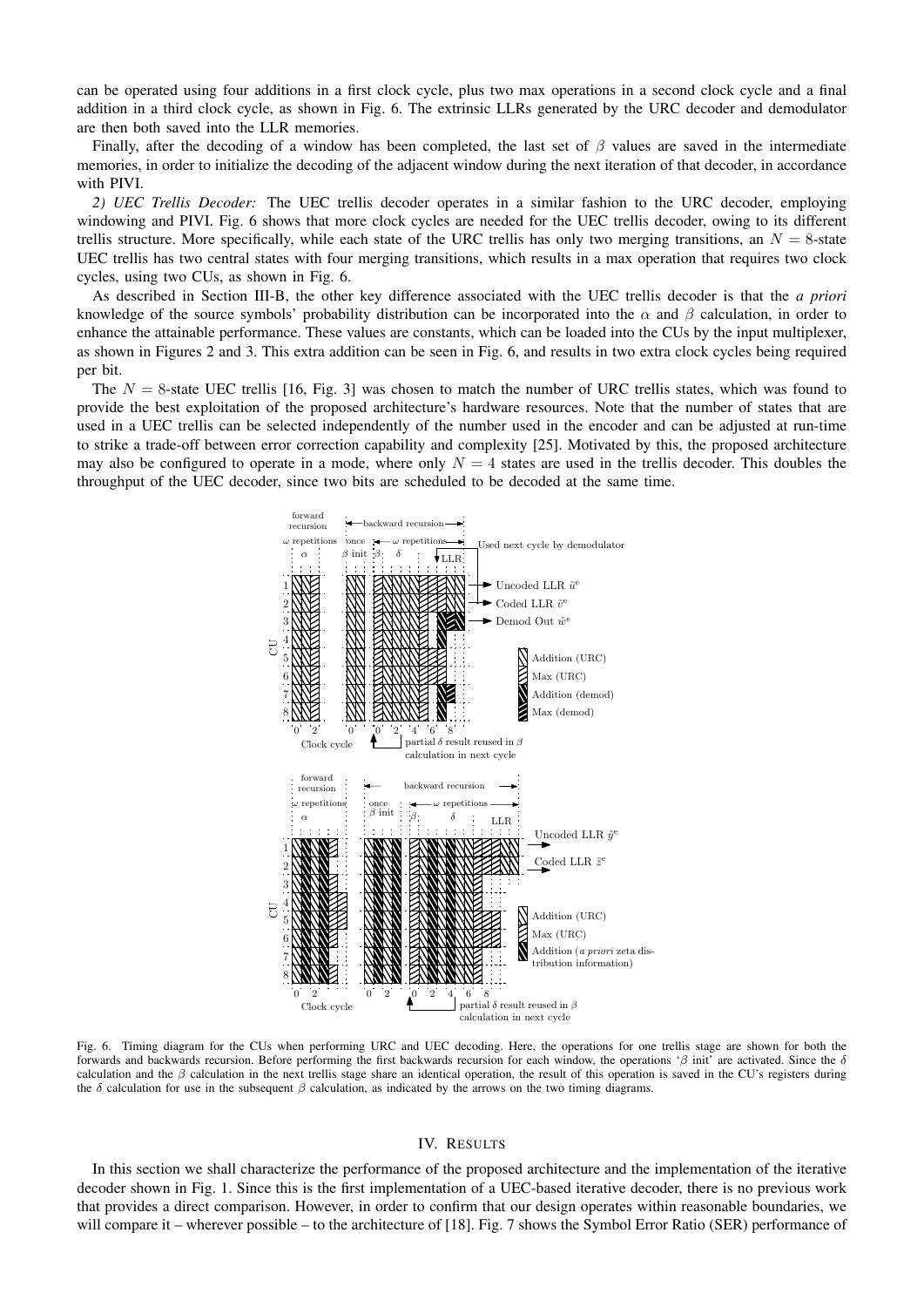#### TABLE II

|                                         | This work               | 2013<br>Li<br>[18]       | Biroli 2012<br>[19]   |
|-----------------------------------------|-------------------------|--------------------------|-----------------------|
| Decoder type                            | Max-Log-<br><b>BCJR</b> | Log-BCJR                 | Serial<br><b>LDPC</b> |
| Frame length $L$                        | 6144                    | 6144                     | 576                   |
| Technology<br>scale<br>(nm)             | 90                      | 90                       | 90                    |
| Voltage (V)                             | 1.0                     | 1.0                      | 1.0                   |
| Frequency (MHz)                         | 333                     | 333                      | 20                    |
| Iterations $I$                          | 8                       | $\overline{\phantom{0}}$ | 10                    |
| Memory requirement<br>(kbit)            | 289                     | 188                      |                       |
| Area $(mm2)$                            | 0.46                    | 0.35                     | 0.13                  |
| Throughput (Mbit/s)                     | 0.93                    | 1.03                     | 0.25                  |
| efficiency<br>Area<br>(Area/Throughput) | 0.49                    | 0.34                     | 0.52                  |
| Energy efficiency<br>(nJ/bit/iteration) | 0.80                    | 0.81                     | 0.27                  |

THE KEY CHARACTERISTICS OF THE PROPOSED ARCHITECTURE COMPARED TO OTHER WSN CHANNEL DECODERS.

the implemented iterative decoder after  $I = 8$  decoding iterations, when receiving  $L = 624$ -bit or  $L = 6144$ -bit frames of zeta-distributed symbols having the parameter  $p_1 = 0.797$ , which have been transmitted over an Additive White Gaussian Noise (AWGN) channel. Our implementation is compared against three benchmarkers, in order to explicitly quantify the impact of our design decisions. The first of these represents the lower-bound performance of the scheme, which is obtained under the idealized conditions of using floating point numbers and the exact Log-BCJR. The second benchmarker employs the floating point scaled extrinsic Max-Log-BCJR, in order to show the impact of our fixed point numbers, as well as to demonstrate how the scaled extrinsic LLRs close the performance gap between the Max-Log-BCJR and the exact Log-BCJR. In order to quantify the advantage of using Joint Source and Channel Coding (JSCC), the third benchmarker is a Separate Source and Channel Coding (SSCC) scheme. This benchmarker is referred to as the EG-CC-Turbo scheme, since it replaces the UEC code of our proposed scheme with the Elias Gamma (EG) source code and a separate Convolutional Code (CC), while retaining the turbo code comprising the two URCs. More specifically, the EG source code encodes input symbols, yielding a bit-vector which does not have equiprobable bit values, which would normally lead to capacity loss [16]. In order to mitigate this capacity loss, the 8-state CC encoder is invoked for encoding the EG encoder's output into a bit-vector which has equiprobable bit values. A parallel concatentation of URC encoders is then used as the channel code, before QPSK modulation. In the EG-CC-Turbo receiver, iterations occur between the two URC decoders and the CC decoder. The benchmarker has a similar complexity to the proposed scheme, since the three decoders of the proposed scheme and the three decoders of the benchmarker all employ 8 states. Note that the EG-CC-Turbo benchmarker employs floating point numbers and the exact Log-BCJR. We employ the parameter value of  $p_1 = 0.797$  for the zeta distribution that is used for generating the random source symbols, since this results in the same effective throughput of  $\eta = 0.762$ bits per symbol for both the UEC schemes and the EG-CC-Turbo benchmarker of [16]. Compared to the corresponding JSCC UEC benchmarker, the SSCC EG-CC-Turbo benchmarker requires an SNR of about 0.7 dB higher, in order to reach the SER turbo cliff at frame lengths of both 624 and 6144 bits. This benchmarker also suffers from a pronounced error floor, which potentially causes a high SER at higher SNRs.

Table II shows the key performance characteristics of the proposed architecture, compared to similar decoders for WSN applications, namely the turbo decoder of [18] and the LDPC decoder of [19]. The proposed implementation has a total memory requirement of 289 kbits, which is significantly higher than the 188 kbit of [18]. However, the memory requirement of the demodulator's symbol probabilities constitutes the majority of the memory in the proposed implementation. Motivated by the fact that [18] does not consider the implementation of the demodulator, ignoring the demodulator's memory requirement in our implementation leads to a total memory requirement of 190 kbits, which is comparable to [18]. This paper has demonstrated support for frame lengths of 6144 bits, however, further memory reduction can be achieved if the ASIC is not required to support long frame lengths. Note that further throughput improvements could be achieved by employing early stopping [28] to halt the iterative decoding process, as soon as a Cyclic Redundancy Check (CRC) is satisfied. In this case, the results provided in Table II would represent the worst-case performance of the proposed scheme.

The timing diagrams of Fig. 6 can be used for obtaining the number of clock cycles required for processing each interleaved bit. It can be seen that 13 clock cycles per bit are required for the URC decoder, while 18 clock cycles per bit are necessitated for the UEC trellis decoder [16, Fig. 3]. Furthermore, the exploitation of the CUs is 88% for the URC decoder and demodulator, while it is 81% for the UEC trellis decoder. These exploitation ratios constitute significant improvements over the 68% recorded in [18].

The proposed ASIC design was synthesized by Synopsis Design Compiler using the ST 90nm 1.00V design kit. The design can achieve a clock frequency of 333 MHz after design compilation and uses approximately 0.46 mm<sup>2</sup> of die area,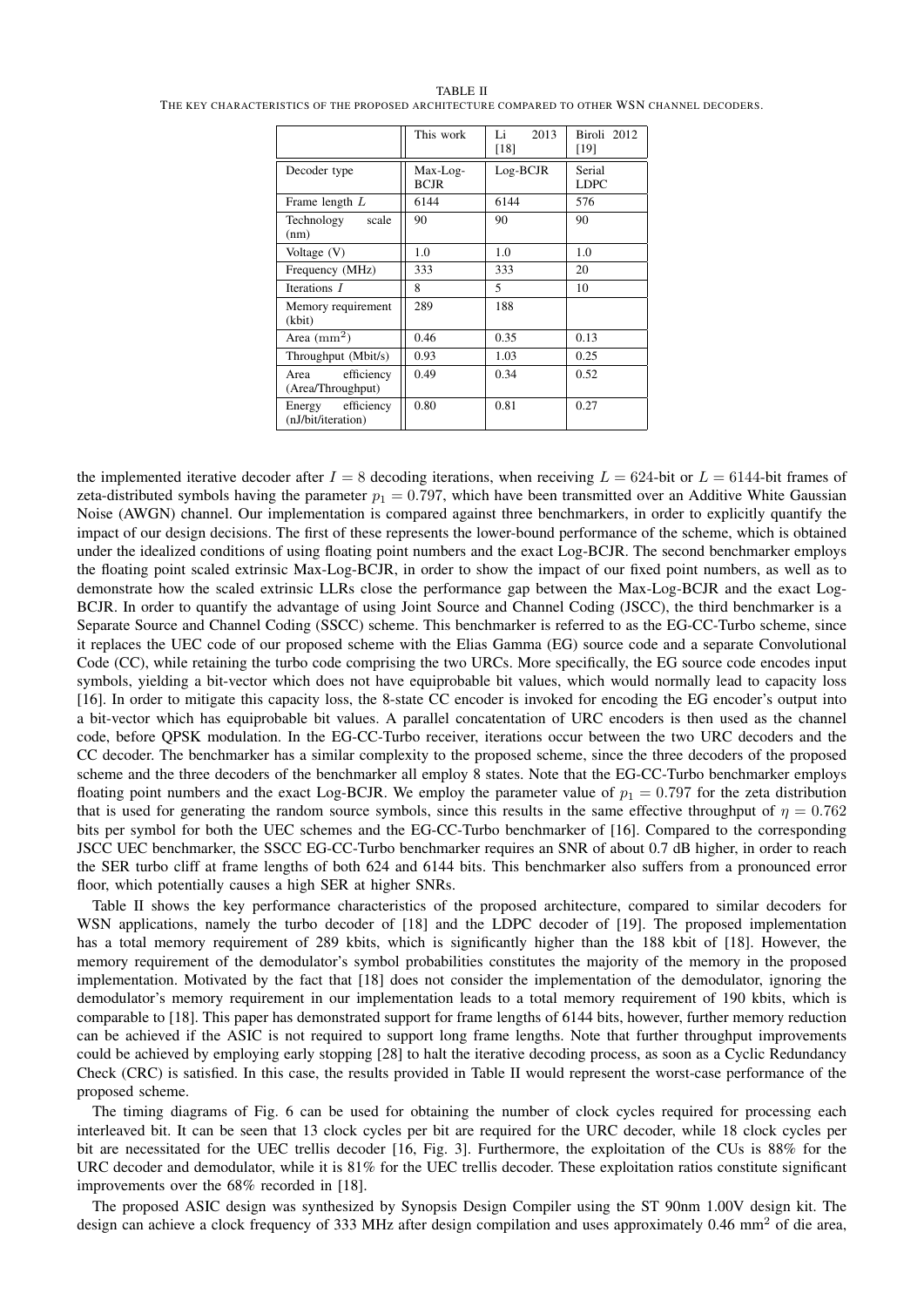

Fig. 7. SER plot for the proposed scheme after 8 iterations, for frames comprising  $L \in \{624, 6144\}$  bits. The implementation is compared to benchmarkers which implement the exact Log-BCJR to show the implementation loss, as well as a SSCC benchmarker to show the improvement offered by the UEC.

most of which is for the memories. This is comparable to the solution of [18], which has an area of  $0.35 \text{ mm}^2$  at the same clock frequency and technology scale. With the aid of  $I = 8$  decoding iterations, our design achieves a decoded throughput of 0.93 Mbps, while the previous solution of [18] achieved 1.03 Mbps at the same clock frequency, albeit without the overhead of UEC decoding and demodulation. Meanwhile the LDPC decoder of [19] achieved a decoded throughput of 0.25 Mbps, but has a smaller chip area of 0.13 mm<sup>2</sup>, at the same technology scale. The worst-case post-synthesis energy consumption of our design is 0.80 nJ/bit/iteration, which is higher than that of the comparable architectures due to the inclusion of the UEC trellis decoder. While the architecture of [18] achieved a comparable energy efficiency of 0.81 nJ/bit/iteration, the LDPC design of [19] achieved an energy efficiency of 0.27 nJ/bit/iteration. As shown in Table II, the three decoders achieve a similar area efficiency, despite the proposed design having the overhead of including UEC decoding and demodulation.

#### V. CONCLUSIONS

In this paper we have proposed a flexible and programmable architecture suitable for WSNs that can be used to implement iterative receivers employing a wide variety of different components. We have demonstrated the application of the proposed architecture for iteration between a UEC decoder, a turbo decoder and an iterative demodulator. The flexibility of the architecture allows for the iterative demodulator to use otherwise idle hardware, ultimately achieving a hardware exploitation of up to 88%, while restricting the area of the design to 0.46 mm<sup>2</sup> with a 0.93 Mbps throughput. This compares favorably to a significantly less-capable benchmarker, which achieved a hardware exploitation ratio of 68%, while having an area of 0.35mm<sup>2</sup> and a throughput of 1.03 Mbps.

#### **REFERENCES**

- [1] M. Zorzi and A. Gluhak, "From today's intranet of things to a future internet of things: a wireless-and mobility-related view," *Wireless Communications, IEEE*, 2010.
- [2] L. Atzori, A. Iera, and G. Morabito, "The Internet of Things: a survey," *Computer Networks*, vol. 54, no. 15, pp. 2787–2805, oct 2010.
- [3] J. Gubbi, R. Buyya, S. Marusic, and M. Palaniswami, "Internet of Things (IoT): A vision, architectural elements, and future directions," *Future Generation Computer Systems*, vol. 29, no. 7, pp. 1645–1660, sep 2013.
- [4] M. F. Brejza, L. Li, R. G. Maunder, B. Al-Hashimi, C. Berrou, and L. Hanzo, "20 years of turbo coding and energy-aware design guidelines for energy-constrained wireless applications," *IEEE Communications Surveys & Tutorials*, vol. 18, no. 1, pp. 8–28, 2016. [Online]. Available: http://eprints.soton.ac.uk/378161/
- [5] R. G. Maunder, A. S. Weddell, G. V. Merrett, B. M. Al-Hashimi, and L. Hanzo, "Iterative Decoding for Redistributing Energy Consumption in Wireless Sensor Networks," in *2008 Proceedings of 17th International Conference on Computer Communications and Networks*. IEEE, aug 2008, pp. 1–6.
- [6] Y. Qassim and M. E. Magana, "Error-tolerant non-binary error correction code for low power wireless sensor networks," in *The International Conference on Information Networking 2014 (ICOIN2014)*. IEEE, feb 2014, pp. 23–27.
- [7] A. Abedi, "Power-efficient-coded architecture for distributed wireless sensing," *IET Wireless Sensor Systems*, vol. 1, no. 3, pp. 129–136, sep 2011. [Online]. Available: http://digital-library.theiet.org/content/journals/10.1049/iet-wss.2010.0077
- [8] "Wireless Medium Access Control (MAC) and Physical Layer (PHY) Specifications for Low-Rate Wireless Personal Area Networks (WPANs)," 2006.
- [9] N. Noels, C. Herzet, A. Dejonghe, V. Lottici, H. Steendam, M. Moeneclaey, M. Luise, and L. Vandendorpe, "Turbo synchronization: an EM Algorithm Interpretation," *IEEE International Conference on Communications, 2003. ICC '03.*, vol. 4, pp. 2933–2937, 2003.
- [10] S. Haene, A. Burg, N. Felber, and W. Fichtner, "OFDM channel estimation algorithm and ASIC implementation," in *2008 4th European Conference on Circuits and Systems for Communications*. IEEE, jul 2008, pp. 270–275.
- [11] C. B. Catherine Douillard, Michel Jézéquel, "Iterative Correction of Intersymbol Interference: Turbo-Equalization," in *European transactions on telecommunications*, 1995, pp. 507–511.
- [12] M. Valenti and S. Cheng, "Iterative demodulation and decoding of turbo-coded M-ary noncoherent orthogonal modulation," *Selected Areas in Communications, IEEE Journal on*, 2005.